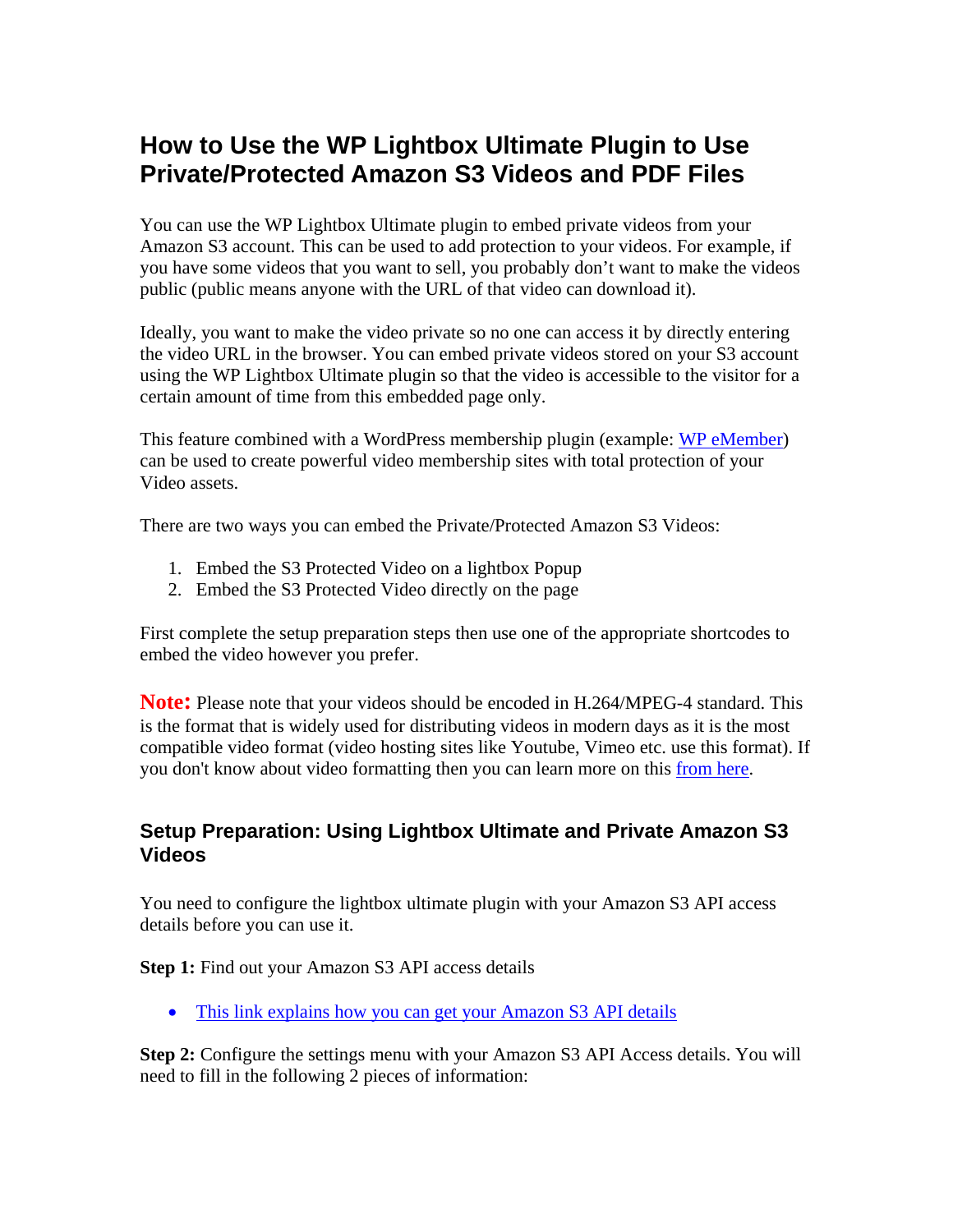- 1. Your Amazon S3 Access Key
- 2. You Amazon S3 Secret Access Key

| Amazon Web Services (AWS) Simple Storage Service (S3) Related Settings |                                                                                                                                                                |
|------------------------------------------------------------------------|----------------------------------------------------------------------------------------------------------------------------------------------------------------|
|                                                                        | You only need to use this section if you are trying to embed the private/protected videos stored on your Amazon S3 account.                                    |
| AWS Access Key ID                                                      |                                                                                                                                                                |
|                                                                        | Your 20 character AWS Acceess Key ID.                                                                                                                          |
| AWS Secret Access Key                                                  |                                                                                                                                                                |
|                                                                        | Your 40 character AWS Secret Acceess Key.                                                                                                                      |
| AWS S3 Video URL Expiry Time After Page                                |                                                                                                                                                                |
| Load                                                                   | Number of seconds before the protected video URL expires after a page loads<br>is available for access for this specified amount of time after the page loads. |
|                                                                        |                                                                                                                                                                |
|                                                                        |                                                                                                                                                                |
| Update options »                                                       |                                                                                                                                                                |

Additionally, you can specify the number of seconds before the protected video URL expires after the page load. For example if you enter 300 in that field the S3 generated video link will be valid for  $(300/60) = 5$  minutes.

**Step 3**: Use the appropriate shortcode from one of the following two options to embed the private S3 video on your WordPress post or page:

- Method 1: Embed the S3 Protected Video on a lightbox Popup
- Method 2: Embed the S3 Protected Video directly on the page
- Method 3: Place a Secure S3 File Download Option

**Step 4:** This step is purely here to give you more information. The Amazon s3 shortcodes require details of the file that you want to embed. The following screenshot shows you how you can get the details of your Amazon S3 files from the file properties menu (simply right click on a file and choose properties to see this view):



# **Properties of a File in Amazon S3**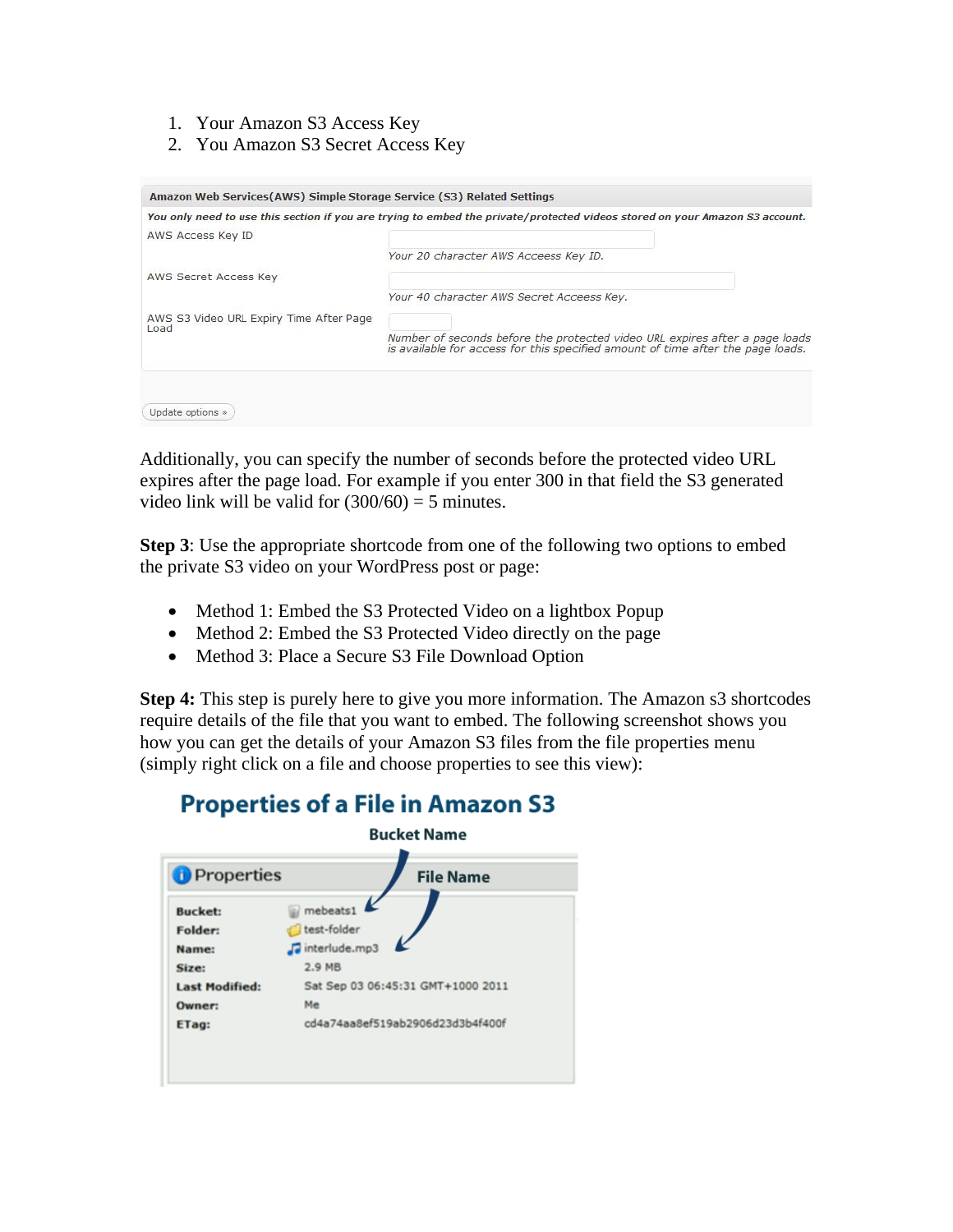### **Method 1: Embed S3 Protected Video on a lightbox Popup (Flash and HTML5 compatible, works on all major browsers, iPhone and iPad)**

There are two Lightbox Ultimate shortcodes available to display the Protected S3 video on a lightbox popup.

One is to pop up the video from the anchor text and the other one is to pop up the video from the embedded image.

### **Option 1: Protected S3 video shortcode for anchor text**

Please use the following shortcode to pop up the protected S3 video from the anchor text:

[wp\_lightbox\_anchor\_text\_protected\_s3\_video name="test-video.mp4" bucket="myvideo-container" width="640" height="480" text="click here to open the s3 protected video"]

Here, **name** is the just name of the private video file (not the full URL of the video), **bucket** is the name of the bucket which contains this video, **width** is the width of the overlay video, **height** is the height of the overlay video and **text** is the anchor text you want to link to the video to pop up.

Please note that you can keep either width or height fields empty (or keep both width and height empty) if you want to use the width and height from the general settings. In that case an example of the shortcode will be:

[wp\_lightbox\_anchor\_text\_protected\_s3\_video name="test-video.mp4" bucket="myvideo-container" width="" height="" text="click here to open the s3 protected video"]

### **Option 2: Protected S3 video shortcode for the embedded image**

Please use the following shortcode to pop up the protected S3 video from the embedded image:

[wp\_lightbox\_protected\_s3\_video name="test-video.mp4" bucket="my-video-container" width="640" height="480" source="http://www.example.com/images/test-image.png"]

Here, **name** is the just name of the private video file (not the full URL of the video), **bucket** is the name of the bucket which contains this video, **width** is the width of the overlay video, **height** is the height of the overlay video and **source** is the URL of the embedded image you want to link to the video to pop up.

Please note that you can keep either width or height fields empty (or keep both width and height empty) if you want to use the width and height from the general settings. In that case an example of the shortcode will be: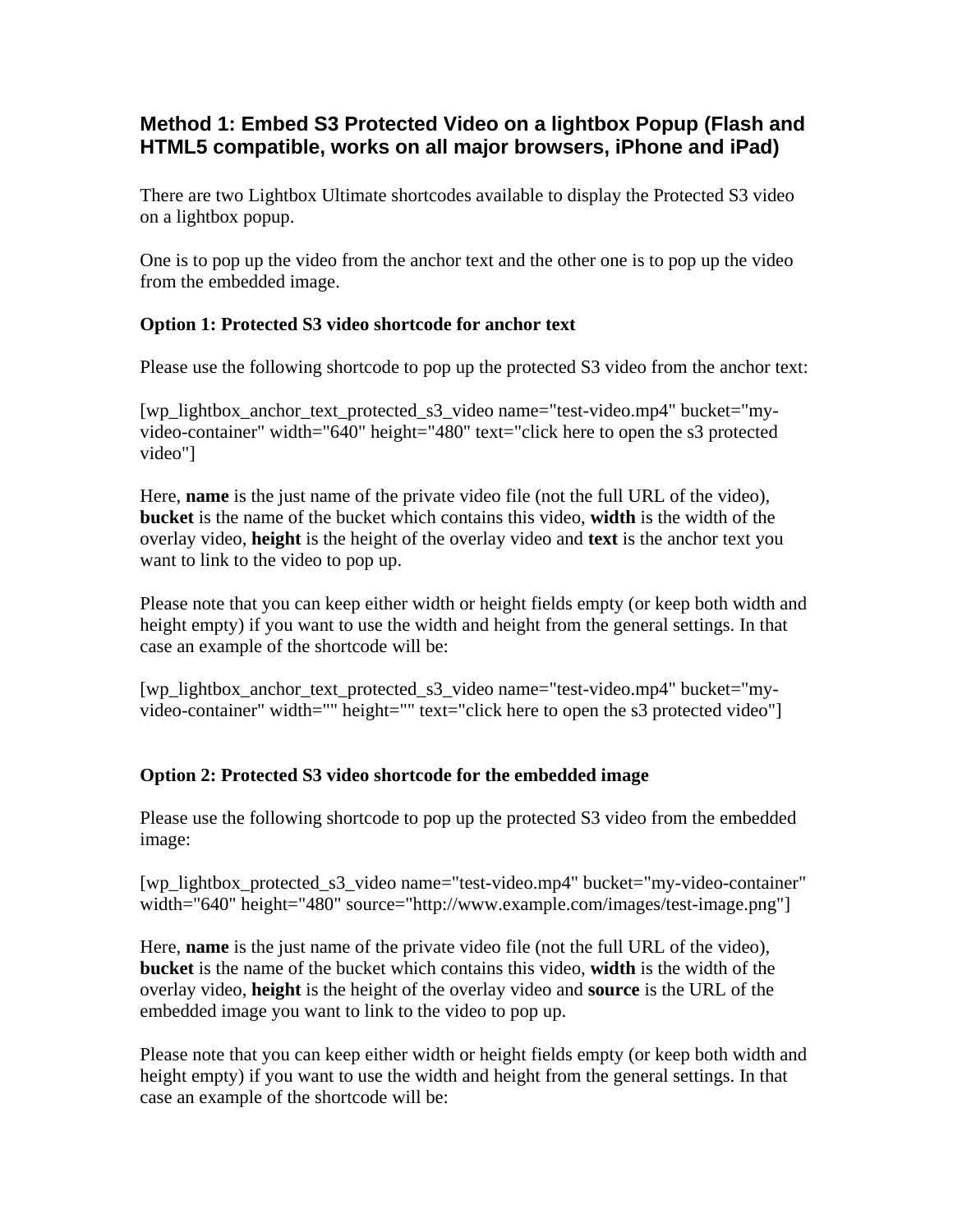[wp\_lightbox\_protected\_s3\_video name="test-video.mp4" bucket="my-video-container" width="" height="" source="http://www.example.com/images/test-image.png"]

### **Method 2: Directly Embed S3 Protected Video on a WordPress Post or Page (Flash and HTML5 compatible, works on all major browsers, iPhone and iPad)**

Please use the following Lightbox Ultimate shortcode to directly embed your protected S3 video on a page/post.

[wp\_lightbox\_embed\_protected\_s3\_video name="test-video.mp4" bucket="my-videocontainer" width="500" height="400"]

Here, **name** is just the name of the private video file (not the full URL of the video), **bucket** is the name of the bucket which contains this video, **width** is the width of the embedded video and **height** is the height of the embedded video

Please note that you can keep either width or height fields empty (or keep both width and height empty) if you want to use the width and height from the general settings. In that case an example of the shortcode will be:

[wp\_lightbox\_embed\_protected\_s3\_video name="test-video.mp4" bucket="my-videocontainer" width="" height=""]

## **Method 3: Place a Secure Amazon S3 File Download Option**

Please use the following Lightbox Ultimate shortcode to create a secure download link for your private S3 file on a post or page.

### **i) Shortcode for anchor text**

[wp\_lightbox\_anchor\_text\_secure\_s3\_file\_download name="test-video.mp4" bucket="my-video-container" text="Click here to download the s3 file"]

**name** = The name of the private file (not the full URL of the file) **bucket** = The name of the bucket which contains this file **text** = the anchor text linked to the downloadable file

### **ii) Shortcode for anchor image**

[wp\_lightbox\_secure\_s3\_file\_download name="test-video.mp4" bucket="my-videocontainer" source="http://www.example.com/anchor-image.jpg"]